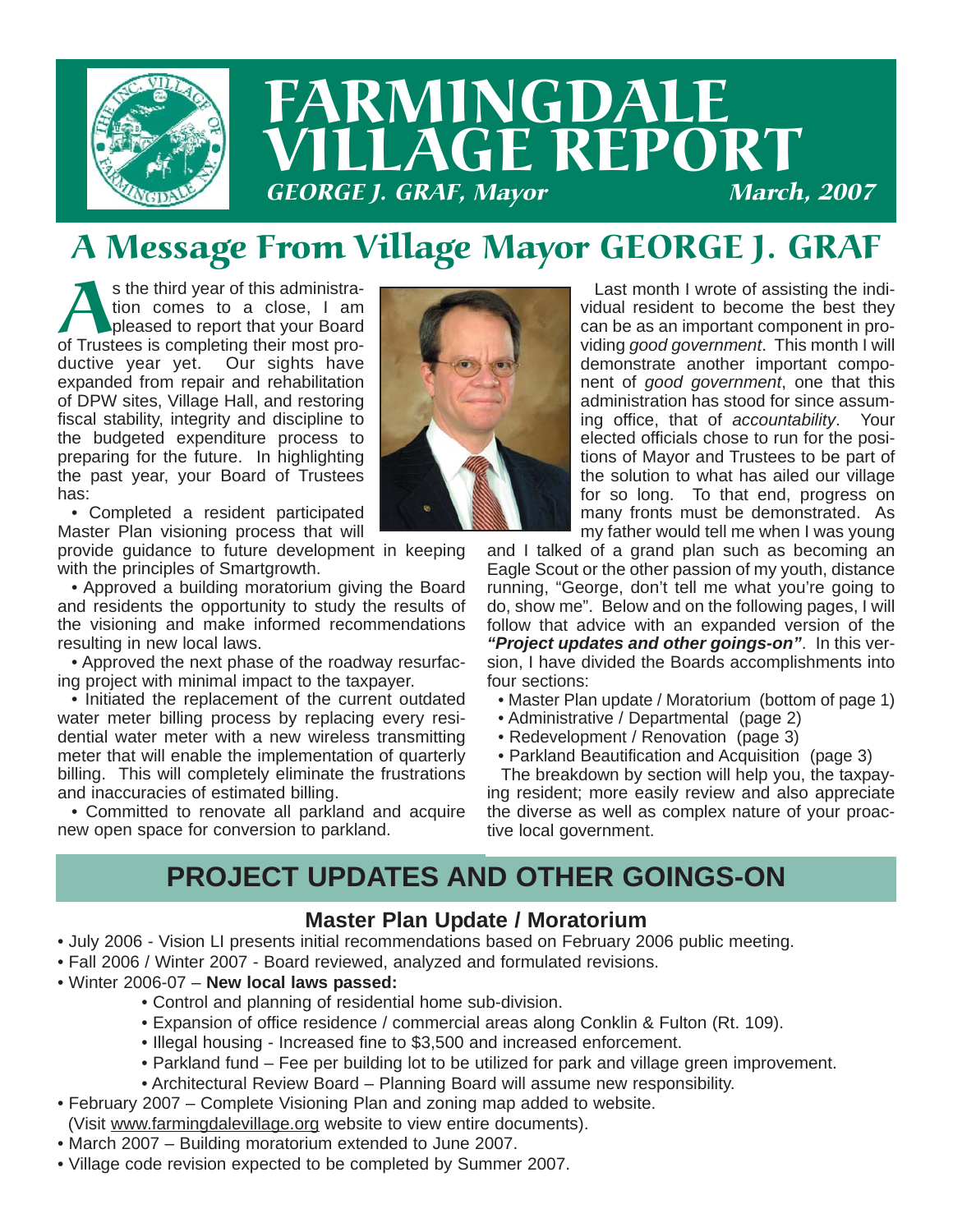# **PROJECT UPDATES AN**









The following update is provided to help keep you abreast of administration projects and other projects of significance within the Village boundary:

### **Administrative / Departmental Finances**

- November 2006 Moody's Investors Service upgrades credit rating to A3 from Baa1, citing vastly improved financial position (i.e. increasing equity reserve, elimination of water revenue transfer and improved cost controls)
- Fall 2006 Successfully completed \$2.6 million roadway bond to fund Phase IV road construction.

#### **Code enforcement**

- Calendar 2006 2 Part-time (P-T) positions eliminated due to reduction in contractor enforcement along Conklin Street. Currently 2 P-T evening and 3 P-T morning / afternoon officers employed.
- Winter 2006 Began enforcement of new illegal housing law.

#### **Courts**

• Winter 2006 – Hired firm to streamline ticket response and reduce court appearance.

### **Water Meter Automation**

- July 2006 Installation of new software system for wireless reading completed.
- Wireless meter replacement proceeding on schedule.
- Quarterly billing projected to start in November 2007.

### **Fire Department**

- February 2007- Completed purchased of a new rescue ambulance (cost \$163,000).
- Fall 2006 Red Alert system (to speed rescue response time) activated.
- October 2006 Purchased new Chief's car.
- February 2007 Decommission and proposed sale of pumper truck 922.
- Winter 2007 Discussion of long-term capital plan for equipment replacement under the direction of Deputy Mayor Joseph Rachiele.

### **Village Hall Renovations, Technology Initiative & Contracts review**

- On-going technology upgrade to streamline and improve productivity and communication.
- March 2006 Vehicle fuel monitoring system installed.
- October 2006 Personnel time monitoring system installed.
- November 2006 Building Dept. software to streamline the permit construction process implemented.
- July 2006 Partial gutter replacement (funded by \$25,000 grant from Nassau Legislator Dave Mejias).
- Fall 2006 / Winter 2007 Under the direction of Trustee George "Butch" Starkie, review of service contracts (new and established yearly renewals) involving Village engineering firm, Administration, and DPW, resulting in savings of thousands of dollars. His expertise complements the detailed expense review established when this administration took office under the direction of Trustee Thomas Langon.

### **Dept of Public Works (DPW)**

- January 2007 Purchase of 3 new multi-purpose trucks to replace aging / high maintenance fleet.
- Upgrade of Ridge Road facility improving safety, electricity and extending the life of the building.
- Proposed the purchase of a new street sander vehicle for new budget year (est. cost \$180,000).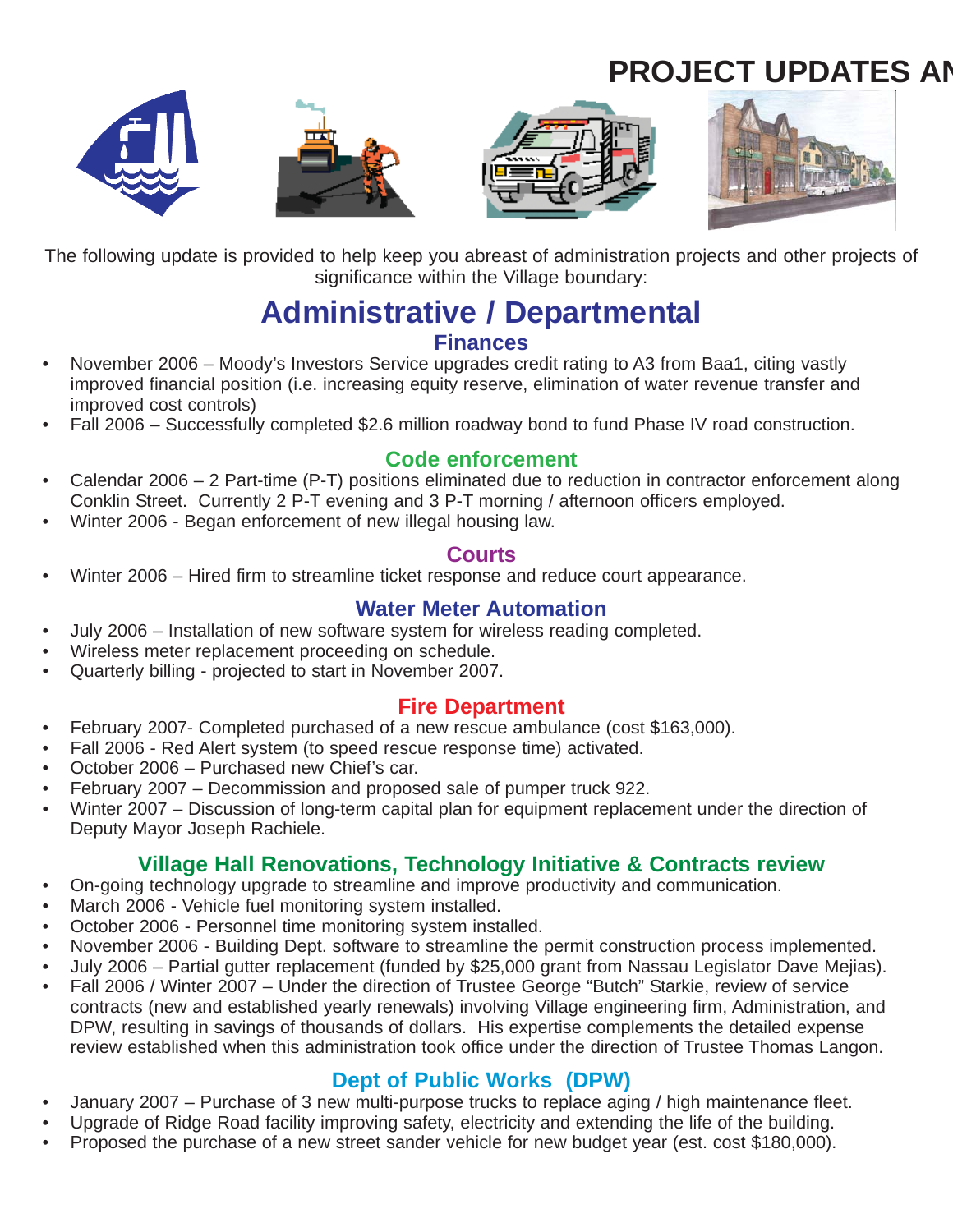# **ND OTHER GOINGS-ON**

# **Redevelopment / Renovation**

### **130 and 150 Secatogue Avenue apartment complexes (private project)**

- August 2006 Purchase of property by Fairfield properties Inc.
- Interior renovations of the building to be completed by Spring 2007.
- Rehabilitation of exterior facade of the building to be completed by Summer 2007.

### **Roadway Construction (Phase IV) (public project)**

- August 2006 Water main replacement completed.
- Roadway replacement employing state of the art traffic calming technology (funded by an \$180,000 grant from State Senator Kemp Hannon) on Prospect Street scheduled to commence in March 2007. Project expanded to include Puritan and Quaker lanes (funded by an additional \$300,000 grant from State Senator Kemp Hannon).

### **Farmingdale Plaza Storefront (private project)**

• December 2006 – Opening of Starbucks completes restoration of the Plaza.

### **675 Conklin Street apartment complex (private project)**

- Purchase of property by Fairfield properties Inc. completed in Spring 2006.
- Rehabilitation of exterior facade of the building and parking lot completed in Fall 2006.

# **Parkland Beautification and Acquisition**

### **Village Green Renovation**

- Secured \$25,000 grant from Nassau Legislator Dave Mejias for new handicap accessibility, landscaping and additional estate fencing.
- Tricentennial tree moved next to the Gazebo under the direction of Trustee Starkie.
- Winter 2007- Gazebo area portion of brick walkway completed.
- Center portion of brick walkway to be completed by Spring 2007.

### **Acquisition of new "Northside pocket park" property at Bethpage road and North Main street**

- Secured with the assistance of Nassau Legislator Dave Mejias the purchase of County property for \$1,000 for the express purpose of preserving the land as a pocket park.
- Secured \$40,000 grant from Nassau Legislator Dave Mejias for materials and equipment.
- Expected completion by Summer 2007. *(Look for article in the April Newsletter)*

### **Grengras (Staples/Hudson Street) park**

- Secured \$25,000 grant in 2006 and \$10,000 grant in 2007 from Nassau Legislator Dave Mejias for new playground equipment and replacement of fencing.
- Expected completion by Summer 2007.

### **Beautification Committee**

- Street light Holiday decoration on Main Street provided by the Mayor and Board. Village Green and Street decorations installed under the direction of Trustee Patricia A. Christiansen.
- Decision made for placement of Village Green water fountain and donation of funds by Fire Dept.